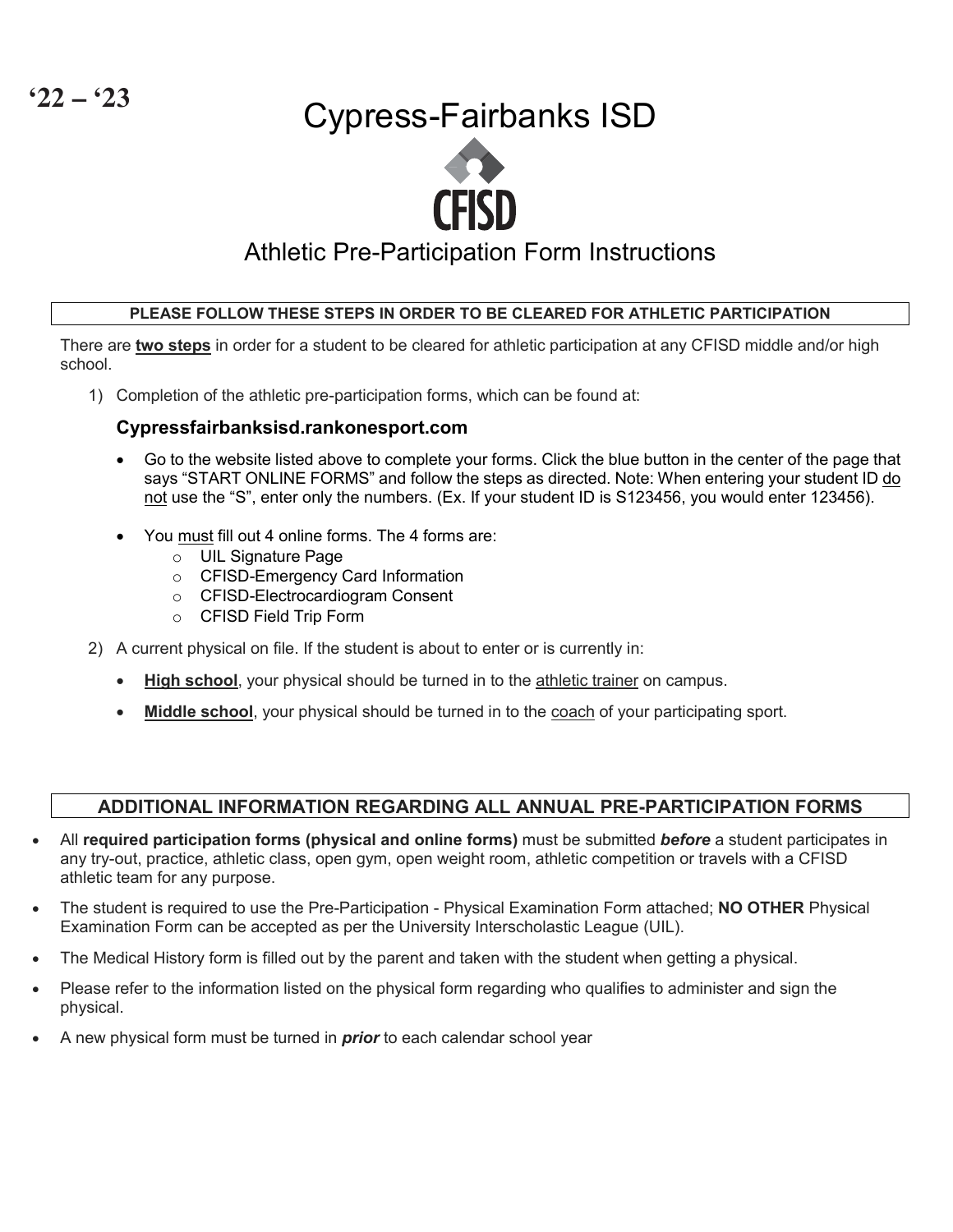# **'22 – '23**

#### **PREPARTICIPATION PHYSICAL EVALUATION -- MEDICAL HISTORY** <sup>2020</sup>

This **MEDICAL HISTORY FORM** must be completed *annually* by parent (or guardian) and student in order for the student to participate in activities. These questions are designed to determine if the student has developed any condition which would make it hazardous to participate in an event. Student's Name: (print) Sex Age Date of Birth Address Phone Phone Phone Phone Phone Phone Phone Phone Phone Phone Phone Phone Phone Phone Phone Phone Phone Phone Phone Phone Phone Phone Phone Phone Phone Phone Phone Phone Phone Phone Phone Phone Phone Phone Phone Phon Personal Physician Phone Personal Physician Phone Personal Physician Phone Personal Physician Phone Phone Phone Phone Phone Phone Phone Phone Phone Phone Phone Phone Phone Phone Phone Phone Phone Phone Phone Phone Phone Ph *In case of emergency, contact:* Name Relationship Phone (H) (W) If, in the judgment of any representative of the school, the above student should need immediate care and treatment as a result of any injury or sickness, I do hereby request, authorize, and consent to such care and treatment as may be given said student by any physician, athletic trainer, nurse or school representative. I do hereby agree to indemnify and save harmless the school and any school or hospital representative from any claim by any person on account of such care and treatment of said student. If, between this date and the beginning of participation, any illness or injury should occur that may limit this student's participation, I agree to notify the school authorities of such illness or injury. **I hereby state that, to the best of my knowledge, my answers to the above questions are complete and correct. Failure to provide truthful responses could**   $\bf{X}$  subject the student in question to penalties determined by the UIL  $_{\text{Parent/Guardian Signature:}}$ Student Signature: <u>New Student Signature:</u> Parent/Guardian Signature: 2 **1** Date: Any Yes answer to questions 1, 2, 3, 4, 5, or 6 requires further medical evaluation which may include a physical examination. Written clearance from a physician, physician assistant, chiropractor, or nurse practitioner is required before any participation in UIL practices, games or matches. THIS FORM MUST BE ON FILE PRIOR TO **PARTICIPATION IN ANY PRACTICE, SCRIMMAGE,** PERFORMANCE O**R CONTEST BEFORE, DURING OR AFTER SCHOOL.** 1. **Yes**  $\Box$ **No**  $\Box$  13. **Yes**  $\Box$ **No**  $\Box$ 2. Have you been hospitalized overnight in the past year?  $\Box$   $\Box$  Do you have asthma?  $\Box$  Do you have seasonal allergies that require medical treatment?  $\Box$ 3. Have you ever had prior testing for the heart ordered by a  $\Box$   $\Box$  14. Do you use any special protective or corrective equipment or  $\Box$ o o o o  $\Box$  15. Have you ever had a sprain, strain, or swelling after injury? o o o  $\Box$  $\Box$   $\Box$  Have you had any other problems with pain or swelling in  $\Box$ o o o o Have you ever gotten unexpectedly short of breath with exercise? Do you have asthma? Do you use any special protective or corrective equipment or devices that aren't usually used for your activity or position (for example, knee brace, special neck roll, foot orthotics, retainer on your teeth, hearing aid)? Have you broken or fractured any bones or dislocated any joints? muscles, tendons, bones, or joints? If yes, check appropriate box and explain below:  $\Box$   $\Box$   $\Box$  Head  $\Box$  Elbow  $\Box$  Hip H  $Neck$  Forearm Thigh Back Wrist Ree **O** Chest **C** Hand **or** Shin/Calf **O** Shoulder **C** Finger **O** Ankle Upper Arm Foot  $\Box$  16. 17. Do you want to weigh more or less than you do now? Do you feel stressed out? o o o П 4. **18.** Have you ever been diagnosed with or treated for sickle cell  $\Box$  trait or sickle cell disease? Have you ever been knocked out, become unconscious, or lost  $\Box$ *Females Only* 19. When was your first menstrual period? **\_\_\_\_\_\_\_\_\_\_\_\_\_** o o o o o  $\Box$ When was your most recent menstrual period? How much time do you usually have from the start of one period to the start of another? **\_\_\_\_\_\_\_\_\_\_\_\_\_** How many periods have you had in the last year? What was the longest time between periods in the last year? Have you had a medical illness or injury since your last check up or physical? Have you ever had surgery? physician? Have you ever passed out during or after exercise? Have you ever had chest pain during or after exercise? Do you get tired more quickly than your friends do during exercise? Have you ever had racing of your heart or skipped heartbeats? Have you had high blood pressure or high cholesterol? Have you ever been told you have a heart murmur? Has any family member or relative died of heart problems or of sudden unexpected death before age 50? Has any family member been diagnosed with enlarged heart, (dilated cardiomyopathy), hypertrophic cardiomyopathy, long QT syndrome or other ion channelpathy (Brugada syndrome, etc), Marfan's syndrome, or abnormal heart rhythm? Have you had a severe viral infection (for example, myocarditis or mononucleosis) within the last month? Has a physician ever denied or restricted your participation in activities for any heart problems? Have you ever had a head injury or concussion? your memory? If yes, how many times? When was your last concussion? How severe was each one? (Explain below) Have you ever had a seizure? Do you have frequent or severe headaches? Have you ever had numbness or tingling in your arms, hands, legs or feet? Have you ever had a stinger, burner, or pinched nerve?  $\Box$ 5. Are you missing any paired organs? Are you under a doctor's care? 7. Are you currently taking any prescription or non-prescription (over-the-counter) medication or pills or using an inhaler? o o 8. Do you have any allergies (for example, to pollen, medicine, food, or stinging insects)? o o 9. Have you ever been dizzy during or after exercise? 10. Do you have any current skin problems (for example, itching, rashes, acne, warts, fungus, or blisters)?  $\Box$ 11. Have you ever become ill from exercising in the heat? 12. Have you had any problems with your eyes or vision? Explain "Yes" answers in the box below\*\*. Circle questions you don't know the answers to. It is understood that even though protective equipment is worn by athletes, whenever needed, the possibility of an accident still remains. Neither the University Interscholastic League nor the school assumes any responsibility in case an accident occurs. *Males Only* 20. Do you have two testicles? **\_\_\_\_\_\_\_\_\_\_\_\_\_** 21. Do you have any testicular swelling or masses? \_\_\_\_\_\_\_\_\_\_\_\_\_ An electrocardiogram (ECG) is not required. By checking this box, I choose to obtain an ECG for my student for additional cardiac screening. I have read and understand the information about cardiac screening. I understand it is the responsibility of my family to schedule and pay for such ECG. EXPLAIN 'YES' ANSWERS IN THE BOX BELOW (attach another sheet if necessary): ID# **\_\_\_\_\_\_\_\_\_\_\_\_\_\_\_**Grade Entering ('22-'23) **\_\_\_\_\_\_\_\_\_\_\_\_\_** School \_\_\_\_\_\_\_\_\_\_\_\_\_\_\_\_\_\_\_\_\_\_\_\_\_ Sport\_\_\_\_\_\_\_\_\_\_\_\_\_\_\_\_\_\_\_\_\_\_\_\_\_\_\_\_\_\_\_\_\_\_\_\_

*For School Use Only:* This Medical History Form was reviewed by: Printed Name Date Date Date Signature

| ıte |  |  |  |
|-----|--|--|--|
|     |  |  |  |